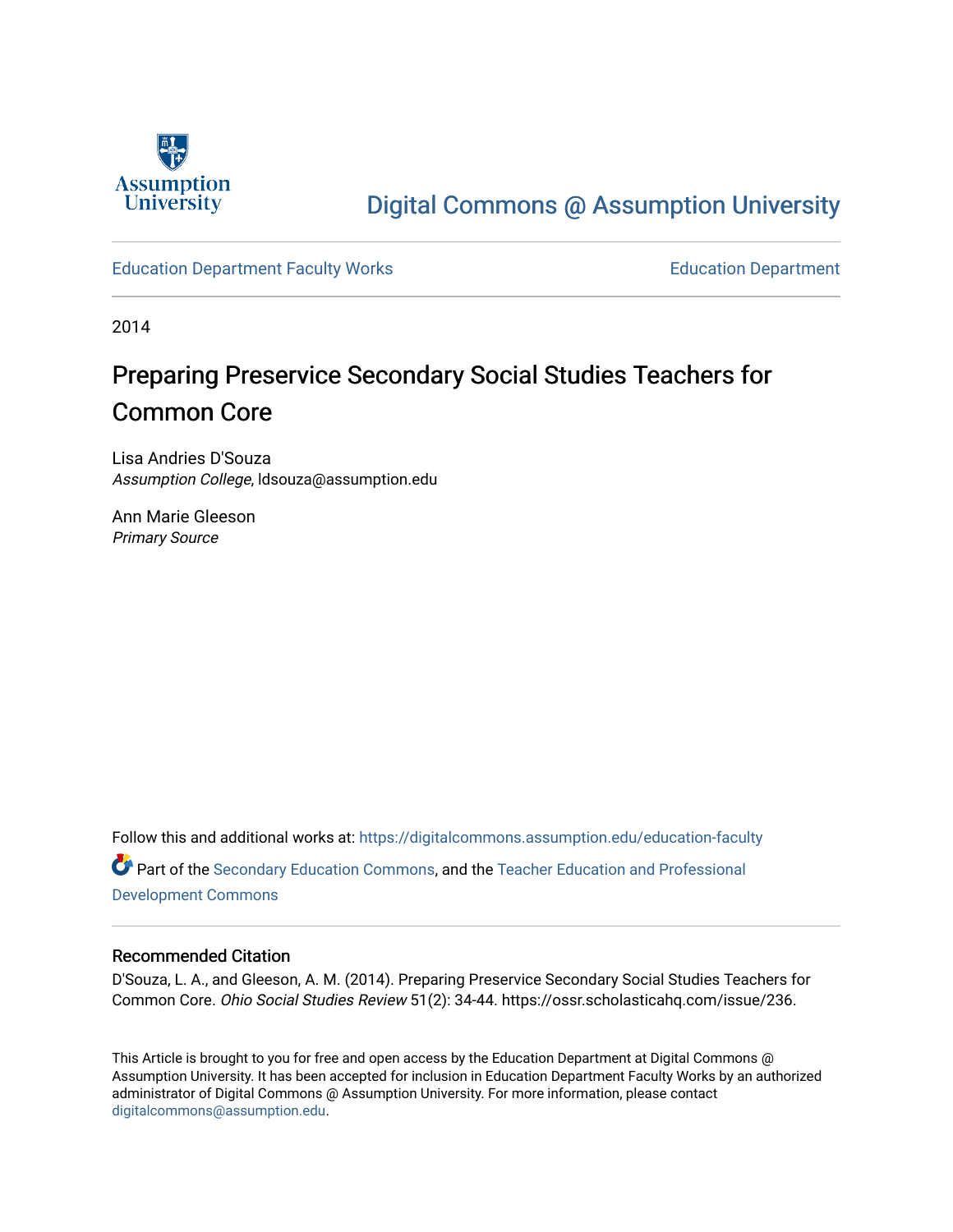# PREPARING PRESERVICE SECONDARY SOCIAL STUDIES TEACHERS FOR COMMON CORE

**Lisa Andries D'Souza,** Assumption College **Ann Marie Gleeson,** Primary Source

#### **Abstract**

For history and social studies educators, the Common Core standards present a new challenge, asking teachers explicitly to integrate literacy skills into their instruction. As K-12 and higher education institutions think about how to support teachers to meet this charge (Gewertz, 2012b; Sawchuk, 2012), this study uses the work of preservice teachers to examine how they address and fail to address Common Core standards. Our findings are based on qualitative analysis of unit plans (105 lessons) from preservice secondary history teachers. Analysis was completed on individual lessons and then on each unit holistically. Finally the units were analyzed collectively in order to draw more generalized findings. This study identifies specific aspects of the standards where educators are more likely to struggle with implementation of the Common Core ELA standards and provides suggestions on how teacher educators can better prepare preservice secondary history teachers to attend to the framework.

As educators grapple with the implementation of the Common Core standards, there is a prevailing sense that the initiatives for mathematics and English language arts offer a major departure from previous reform efforts (Alberti, 2012/2013; McTighe & Wiggins, 2012; Shanahan, 2012/2013) and require "profound shifts" in instructional practices (Gewertz, 2012a). For history and social studies educators, the Common Core Standards present a new challenge, asking teachers explicitly to integrate literacy skills into their instruction. Recent Common Corealigned assessments indicate a lack of preparedness of teachers and students (Ujifusa, 2013). As K-12 and higher education institutions think about how to support their teachers to meet this charge (Gewertz, 2012b; Jones & King, 2012; Sawchuk, 2012; Zygouris-Coe, 2012), this study uses the work of preservice secondary history teachers to examine how they address, and how they fail to address, Common Core standards, offering suggestions on how to revise methods courses and construct professional development opportunities to meet gaps in current practice.

### **Literature Review**

This study utilizes the *Common Core Standards for English Language Arts and Literacy in History/ Social Studies, Science, and Technical Subjects* (CCSS) as a lens to examine how the work of preservice history teachers addresses literacy skills. Designed by the Council of Chief State School Officers (CCSSO) and the National Governors Association (NGA) primarily as a guide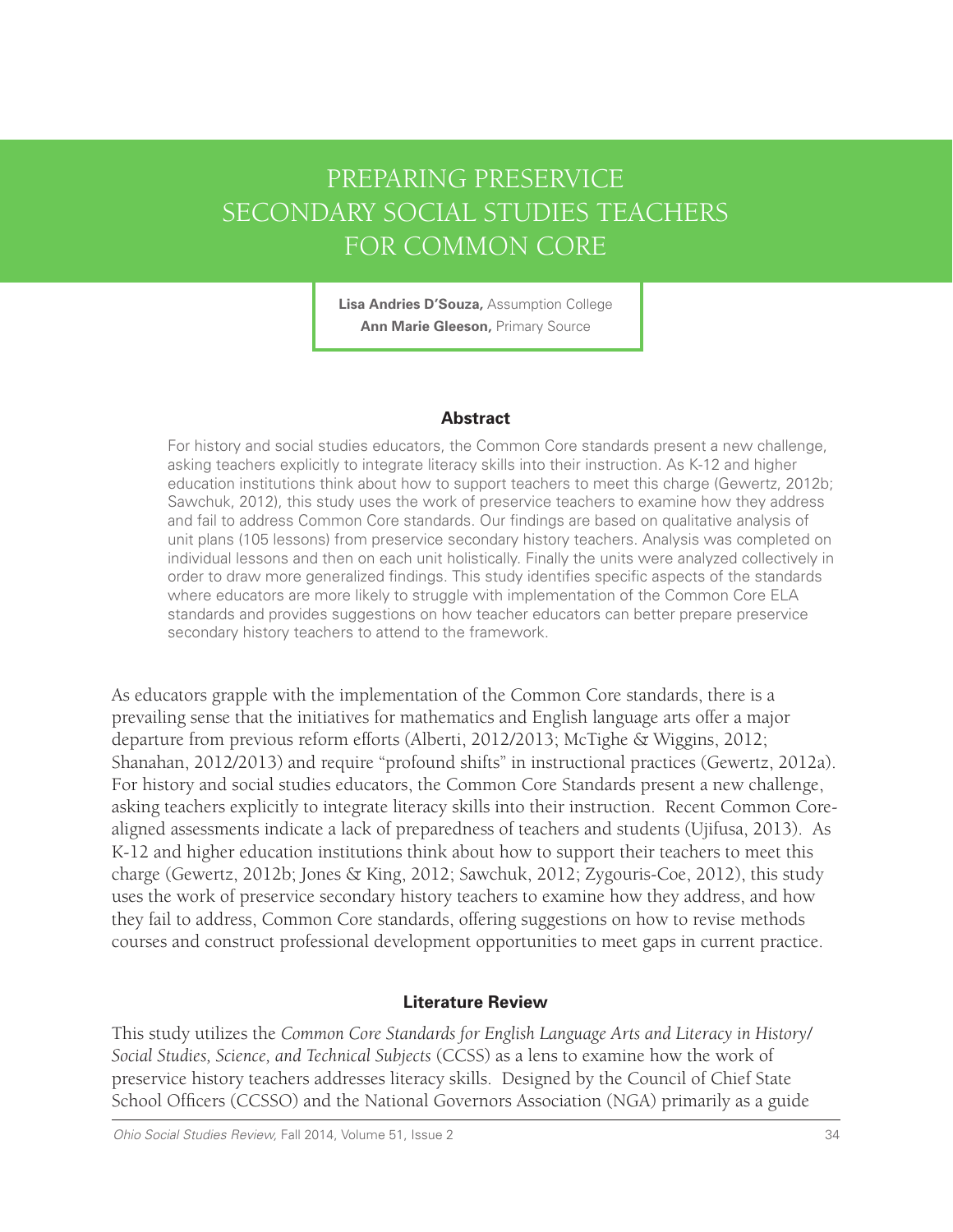to foster "college and career ready" skills in English language arts (ELA), the standards provide broad skills-based guidelines for reading, writing, speaking/listening, and language. In addition, the document outlines specific reading and writing skills germane to the disciplines of history and social studies. These standards prompt students to engage with complex primary and secondary sources, identify significant textual details and structures, integrate new knowledge, and produce writing that synthesizes multiple texts and perspectives. As states have yet to adopt a national framework for content and skills in social studies,  $^1$  the CCSS has become central to framing social studies instruction around the explicit integration of literacy skills. This new shift places disciplinary literacy at the center where content and literacy are developed in tandem (Zygouris-Coe, 2012).

Disciplinary literacy "is an emphasis on the knowledge and abilities possessed by those who create, communicate, and use knowledge within the disciplines" (Shanahan & Shanahan, 2012, p. 8), and each discipline has its own discourse, particularly around the use of text (O'Brien, Moje, & Stewart, 2001; Shanahan & Shanahan, 2012). In particular, "disciplinary literacy emphasizes the unique tools that the experts in a discipline use to engage in the work of that discipline" (Shanahan & Shanahan, 2012, p. 8). Subject-specific reading and writing practices require different metacognitive skills and strategies across the disciplines. When examining social studies texts, readers utilize historical thinking heuristics (Wineburg, 1991) around sourcing, corroboration, and contextualization. Their reading of text is informed by their knowledge of the source's author, time period in which the source was created, and the source's relationship with other historical events and other texts.

The Common Core's emphasis on literacy surfaces amid concerns that as students face increasingly complex texts in middle and high school, they lose the necessary literacy instruction to sufficiently interrogate the texts (Zygouris-Coe, 2012). To address this gap, the role of secondary teachers, therefore, is to explicitly provide discipline-specific literacy instruction. Research suggests that even secondary preservice teachers who have taken literacy methods courses tend to ignore literacy strategies in teaching their content area (Bain, 2012; Lenski & Thieman, 2013).

Although our work is informed by research around disciplinary literacy in social studies, the purpose of our study is more pragmatic and granular. The CCSS outlines a particular set of skills that social studies teachers will need to address. As teacher educators, we examine the extent to which our preservice history teachers considered those specific literacy skills in their lesson planning. Our intent was not to debate whether or not the CCSS literacy skills are the most appropriate skills for social studies instruction but to examine how our instructional practices align with new CCSS expectations in order to best support our teacher candidates to meet the new charge.

<sup>1</sup> In 2013, the National Council for the Social Studies released the *College, Career, and Civic Life (C3) Framework for Social Studies State Standards: Guidance for Enhancing the Rigor of K-12 Civics, Economics, Geography, and History*  to inform state revisions to social studies curriculum, but the framework, at the time of this article, has not been adopted nationwide.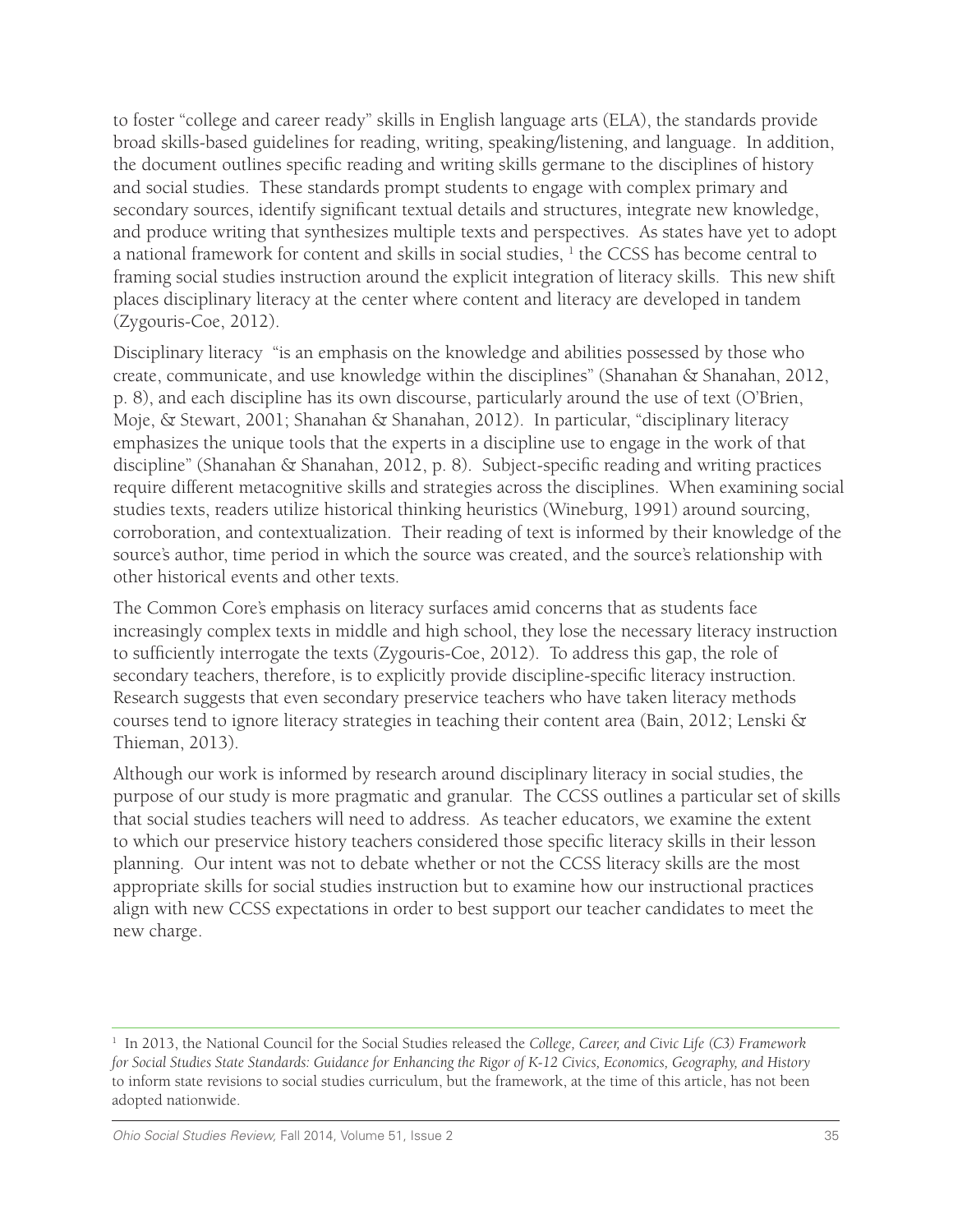#### **Research Methods**

This study draws upon unit plans developed by 15 preservice secondary history teachers in an undergraduate methods course at a small, liberal arts college in a large city in Massachusetts during their junior or senior year in fall of 2012. The participants were all white and ranged in age between 20 to 22 years old. These demographics are representative of both the college and the teaching force in surrounding communities. This was the only course the preservice teachers took that focused specifically on learning to teach history at the middle/secondary level. The final assessment in the course – a unit plan – asked students to create seven sequential lesson plans related to an essential question and a culminating performance-based assessment. These 15 units (105 lessons) provided an opportunity to identify which aspects of the CCSS, if any, preservice teachers considered in their planning at the time the state adopted the new standards. The limited sample size is due to the small size of the education program at the college. The 15 units collected were a nearly complete set of units from one cohort of secondary history prospective teachers.

As the two researchers in this study, our background includes teaching preservice social studies/ history methods courses at various colleges and universities in Massachusetts for nearly a decade. One of the researchers taught the methods course from which the units in this study were collected. After reviewing the related literature, we designed our study to address the following question: How did preservice secondary history teachers integrate ideas from the Massachusetts Common Core Standards for English Language Arts and Literacy in History/Social Studies (MACCSS)<sup>2</sup> into their unit plans during the "transition period" that occurred after statewide adoption but before implementation of the standards? 3 Our findings are based on our individual and combined qualitative analysis of 15 unit plans, where each unit plan was considered a case. As George and Bennett (2005) suggest, the strongest means of drawing inferences from cases is a combination of within-case and cross-case comparison of a relatively small number of cases. As such, we first completed independent analysis of the individual lessons in each unit. Next, each unit was examined holistically, and finally, the cases (units) were analyzed collectively in order to draw more generalized findings. We developed a detailed rubric to identify each lesson's focus/or lack of focus on key elements found in the MACCSS. For grades 6 to 12, the MACSS outlines 10 standards for reading and 10 standards for writing in history/social studies. We structured each within-case analysis around the general categories of the reading and writing standards (see Table 1).

Evidence of each standard was identified on a three-point scale ("0" no evidence, "1" limited evidence, "2" sufficient evidence). We worked together to develop inter-rater reliability in use of the rubric prior to independent analysis. This process included lengthy discussions about what qualified as "limited" and "sufficient" evidence. We selected exemplars denoting what did and did not qualify as both "limited" and "sufficient" evidence. After completing analysis, we discussed each point where our analyses differed, and determined a final score for each lesson.

<sup>2</sup> See full document at http://www.doe.mass.edu/candi/commoncore/.

<sup>&</sup>lt;sup>3</sup> The preservice teachers in this study finished their preparation program after Massachusetts adopted, but had yet to implement, the CCSS. Many of these participants were novice teachers during the first two years of state implementation of the standards.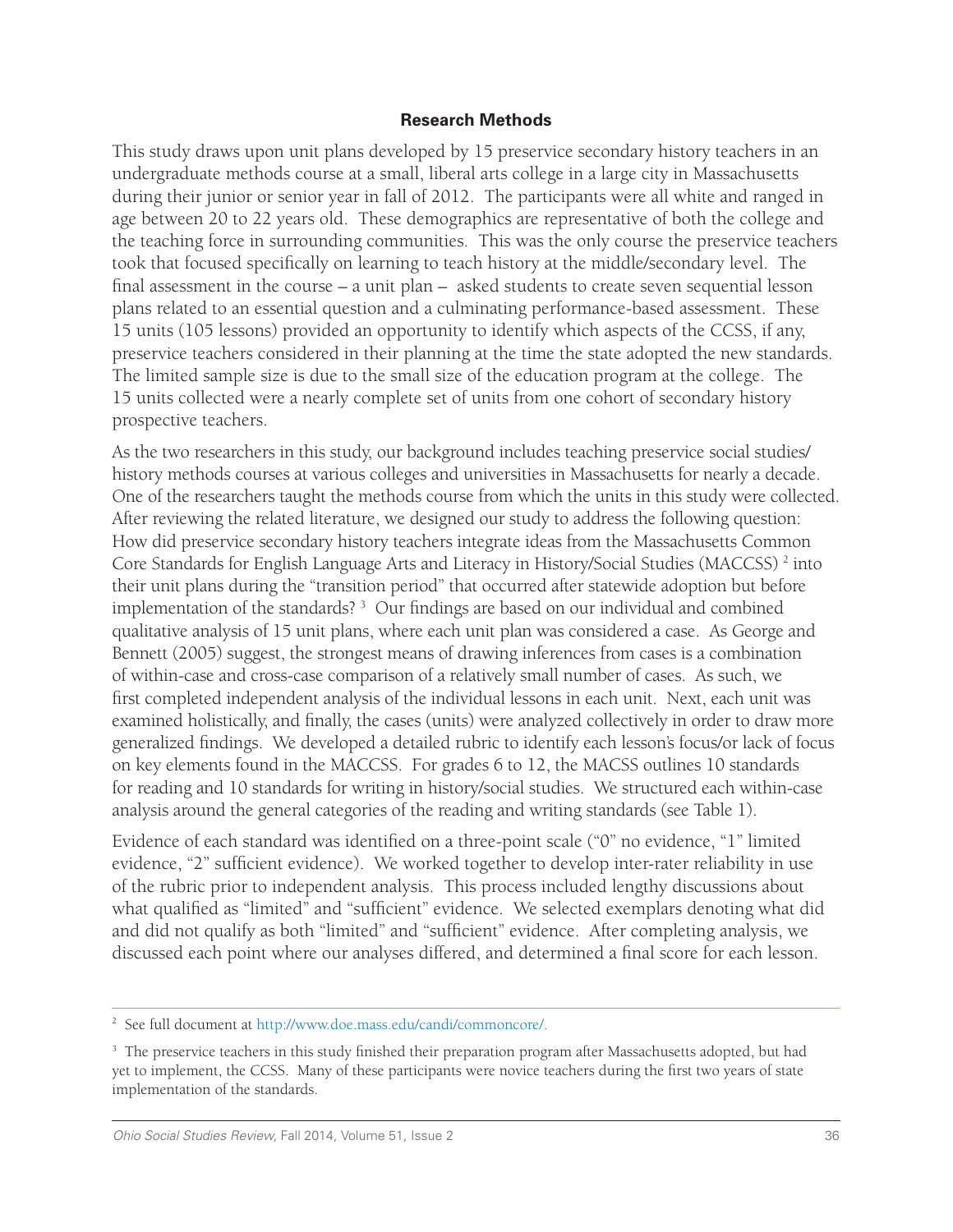## **TABLE 1 Categories for Reading and Writing Standards**

| <b>Writing Standards</b>                |
|-----------------------------------------|
| Text Types and Purposes                 |
| Production and Distribution of Writing  |
| Research to Build and Present Knowledge |
| Range of Writing                        |
|                                         |

Massachusetts Department of Elementary and Secondary Education, 2011.

Collaboratively, we identified key elements of individual cases and then compared them across cases. The process of identifying thematic similarities along with variation led to developing assertions about what preservice teachers emphasized and failed to emphasize. Our intention was to bring into view areas where preservice history teachers already met the expectations of the MACCSS and those areas where a gap existed. To do this, we created a series of matrices, which substantially reduced and decontextualized individual case data and allowed us to see patterns across the 15 cases (105 lessons). We examined the lessons exclusively through the lens of the MACCSS; this paper does not address the degree to which teacher candidates incorporated elements of what we consider to be best practices in social studies instruction (such as engaging students in historical thinking and inquiry) but rather the literacy practices in these lessons.

## **Reading Standards for Literacy in History/Social Studies Grades 9-12**

The MACCSS reading standards are grouped into four categories: key ideas and details, craft and structure, integration of knowledge and ideas, and text complexity. Table 2 illustrates the scores we assigned to all of the lessons based on their attention to the reading standards. As a whole, the preservice teachers lacked significant attention to these standards.

## **Key Ideas and Details**

The three standards under the category of *key ideas and details* focus on helping students evaluate evidence in order to analyze primary and secondary sources, make sense of relationships among details, and evaluate explanations. This category received the highest scores. All unit plans included at least one of the three standards and all but four units included each of the three standards. The first standard—cite textual evidence to analyze primary and secondary sources was included in just 21 lessons. One of these lessons asked students to read Copernicus's "The Earth and the Heavenly Spheres" and complete a worksheet examining the text, context, and subtext (Lesh, 2011), using questions such as: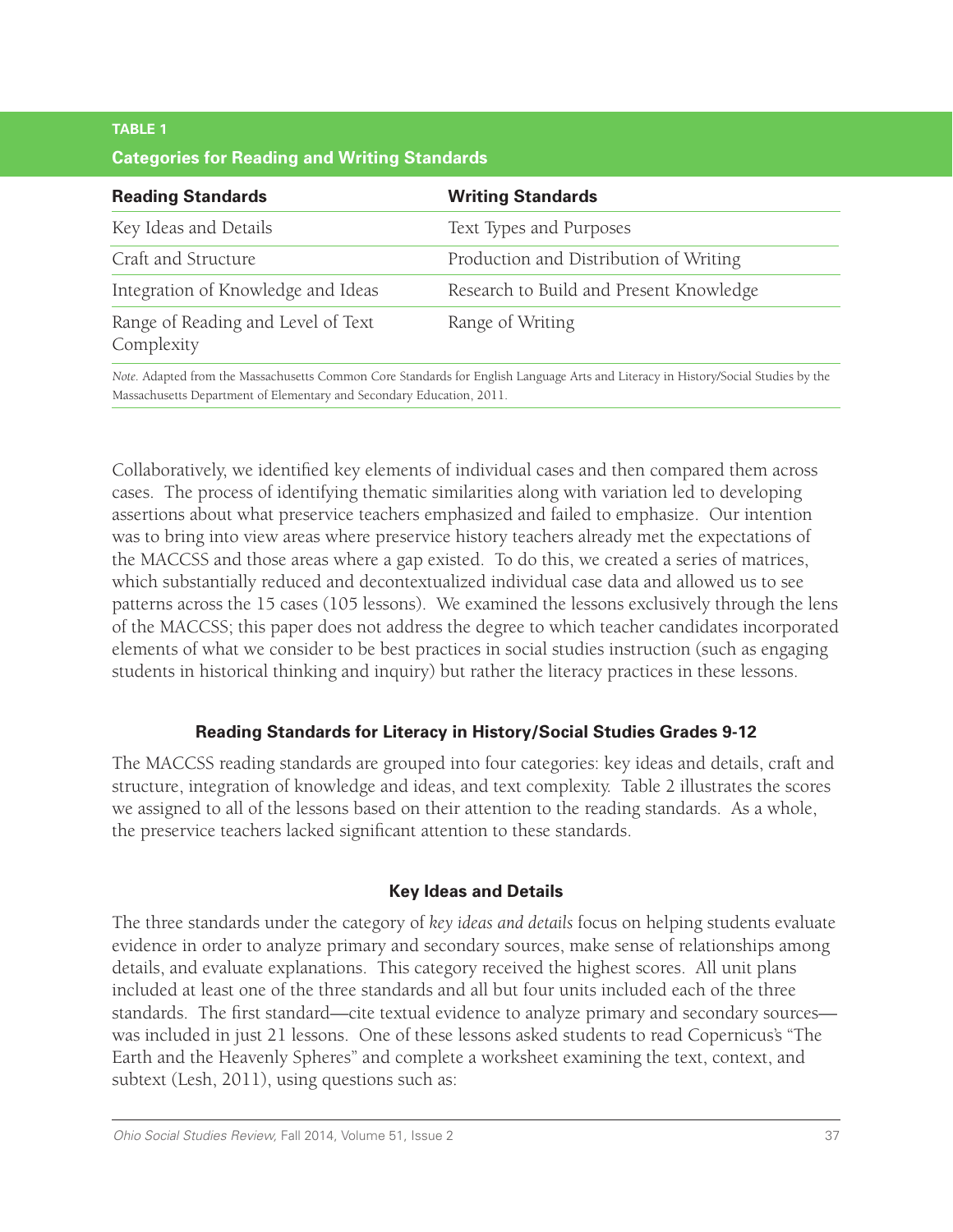| <b>TABLE 2</b>                                                                                                                        |          |                |                |  |
|---------------------------------------------------------------------------------------------------------------------------------------|----------|----------------|----------------|--|
| <b>Reading Standards in Literacy for History/Social Studies</b>                                                                       |          |                |                |  |
|                                                                                                                                       |          | <b>Score</b>   |                |  |
| <b>Standard</b>                                                                                                                       | $\bf{0}$ | 1              | $\mathbf{2}$   |  |
| <b>Key Ideas and Details</b>                                                                                                          |          |                |                |  |
| Cite textual evidence to analyze primary and secondary sources (like<br>date or origin of info-see how fits with understanding whole) | 18       | 16             | 5              |  |
| Central ideas of source and make sense of relationship among details<br>(summary of source)                                           | 69       | 34             | $\mathbf{2}$   |  |
| Evaluate explanations for actions/events (like cause/effect)                                                                          | 86       | 18             | 1              |  |
| <b>Craft and Structure</b>                                                                                                            |          |                |                |  |
| Determine meaning of vocabulary in context                                                                                            | 100      | $\overline{2}$ | 3              |  |
| Analyze how a complex source is organized (how parts contribute to<br>the whole)                                                      | 104      | 1              | 0              |  |
| Evaluate different authors' viewpoints on same topic                                                                                  | 95       | 9              | 1              |  |
| <b>Integration of Knowledge and Ideas</b>                                                                                             |          |                |                |  |
| Integrate and evaluate diverse sources of information (including<br>quantitative sources, media, etc.)                                | 94       | 9              | $\overline{2}$ |  |
| Evaluate an author's argument by corroborating or challenging them<br>with other info                                                 | 100      | 5              | $\bf{0}$       |  |
| Compares 2 or more sources to build knowledge, noting discrepancies<br>(note difference between primary and secondary sources)        | 88       | 14             | 3              |  |
| <b>Range of Reading and Level of Text Complexity</b>                                                                                  |          |                |                |  |
| Text complexity is determined using a combination of researcher<br>determination and Lexilea <sup>ª</sup> score when possible.        | 78       | 7              | 20             |  |
| $\sim$ 1 1 $\sim$ 10 $\sim$ 1 $\omega$ t 1 $\sim$ 6 $\sim$ 0 $\sim$ 1 10 $\pi$ 111                                                    |          |                |                |  |

*Note.* The standards were adapted from the "Massachusetts Common Core Standards for English Language Arts and Literacy in History/ Social Studies" by the Massachusetts Department of Elementary and Secondary Education, 2011.

<sup>a</sup>A Lexile score is a measurement developed by MetaMetrics that is used in many schools to identify the reading level of a text and match readers to grade-appropriate text.

- Examining the context: What was going on during the time period? What background information do you have that helps explain the information found in the text?
- Examining the subcontext: Who created the source and what do you know about that person?, For whom was the source created? Why was this source produced when it was?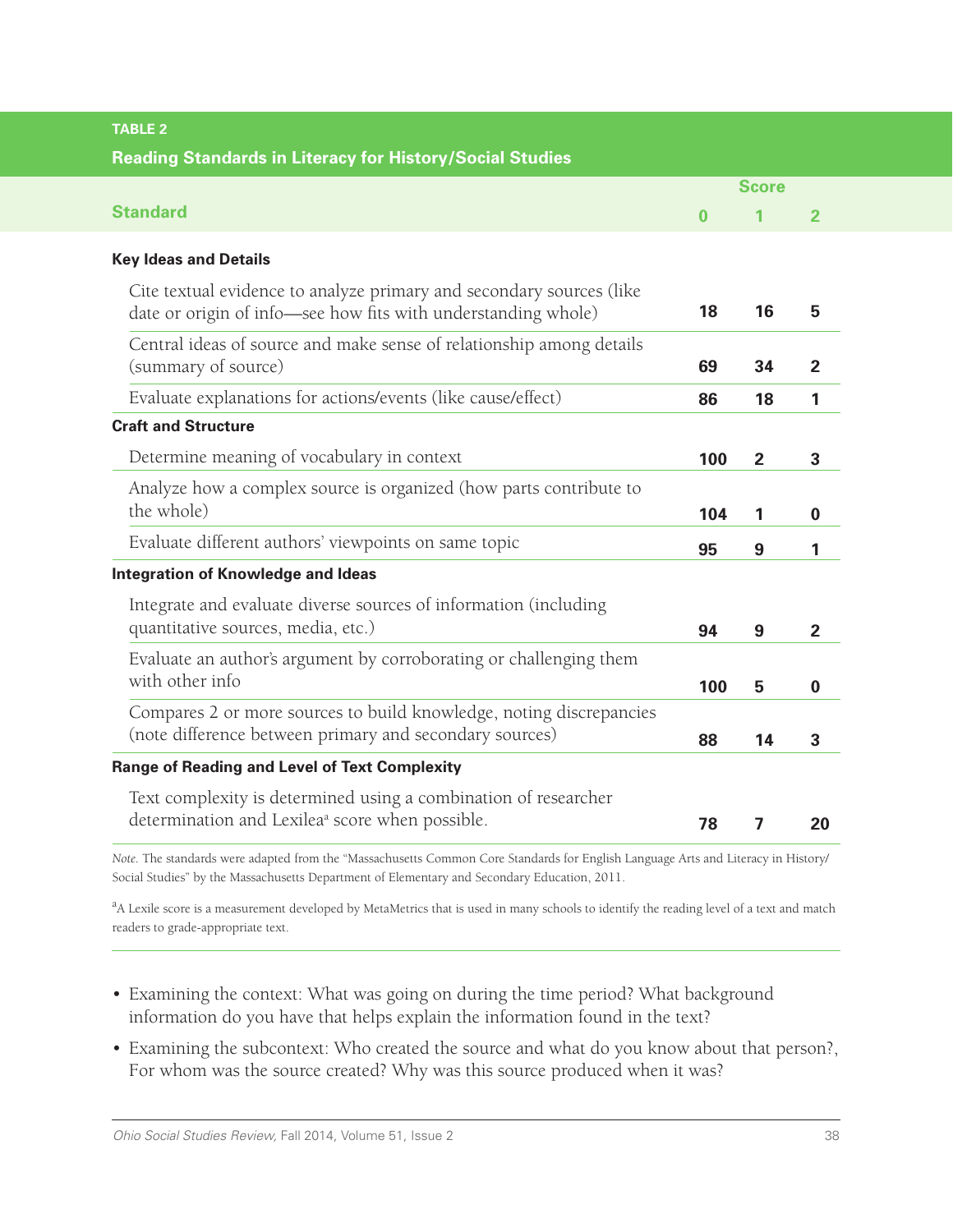However, the example was an exception. On the whole, the preservice teachers failed to provide the necessary scaffolding for students to develop skills of textual analysis used by historians.

Most of our preservice teachers included at least one of the two remaining standards into their unit—identifying central ideas of a source/making relationships among details and/or evaluating cause and effect. An example was found in a lesson where students read *The History and Description of Africa (Timbuktu),* attributed to Leo Africanus, and answered specific questions to guide student thinking. Questions included: What are some important points the author made? How does this help you understand the history behind it? What facts does the reader need to know in order to understand the author's message? Such questions provided a centralized focus on student comprehension of the text and highlighted the relationship between the text and other historical events from the time period.

## **Craft and Structure**

The three *craft and structure* standards for secondary history center on vocabulary understanding, text organization, and evaluating viewpoints on the same topic. Our analysis found almost no lessons with explicit focus on either vocabulary development or learning about text organization. The third and final standard asks students to "evaluate different authors' viewpoints on same topic." Although evaluating viewpoints was a topic highlighted in the methods courses, six of the fifteen units failed to incorporate even one lesson addressing different viewpoints, while the remaining nine units featured only one lesson with this skill in each unit.

## **Integration of Knowledge and Ideas**

Our analysis of the three standards under *integration of knowledge and ideas* found limited emphasis on either of the first two standards—integrating and evaluating diverse sources and assessing arguments through corroboration. In fact, just five lessons asked students to practice the skill of corroboration. Figure 1 details an example of an assessment from a Great War unit where a preservice teacher had an opportunity to introduce corroboration but failed to do so. The lesson provides evidence of the third *craft and structure* standard, previously described, about evaluating author's argument or point of view. However, it fails to take the next step in evaluating an author's argument by corroborating.

The final standard under *integration of knowledge and ideas* asks teachers to provide opportunities for students to "compare two or more sources building knowledge, noting discrepancies." This supports students as they learn to corroborate two or more sources. Across the analyzed units, it was clear the preservice history teachers generally expected a superficial understanding of sources. They expected students to be able to read and understand the sources with little scaffolding of the comprehension process. For instance, some preservice teachers used terms such as text, subtext, context (Lesh, 2011) or sourcing, contextualization, and corroboration (Wineburg, 1991) in lesson plans, but failed to deconstruct the terms with their students. In one lesson on the Byzantine Empire a preservice teacher wrote:

The primary sources provided for the students are edited but are still challenging to read, which will allow the students practice using primary documents as well as using their skills in subtext, text, and context.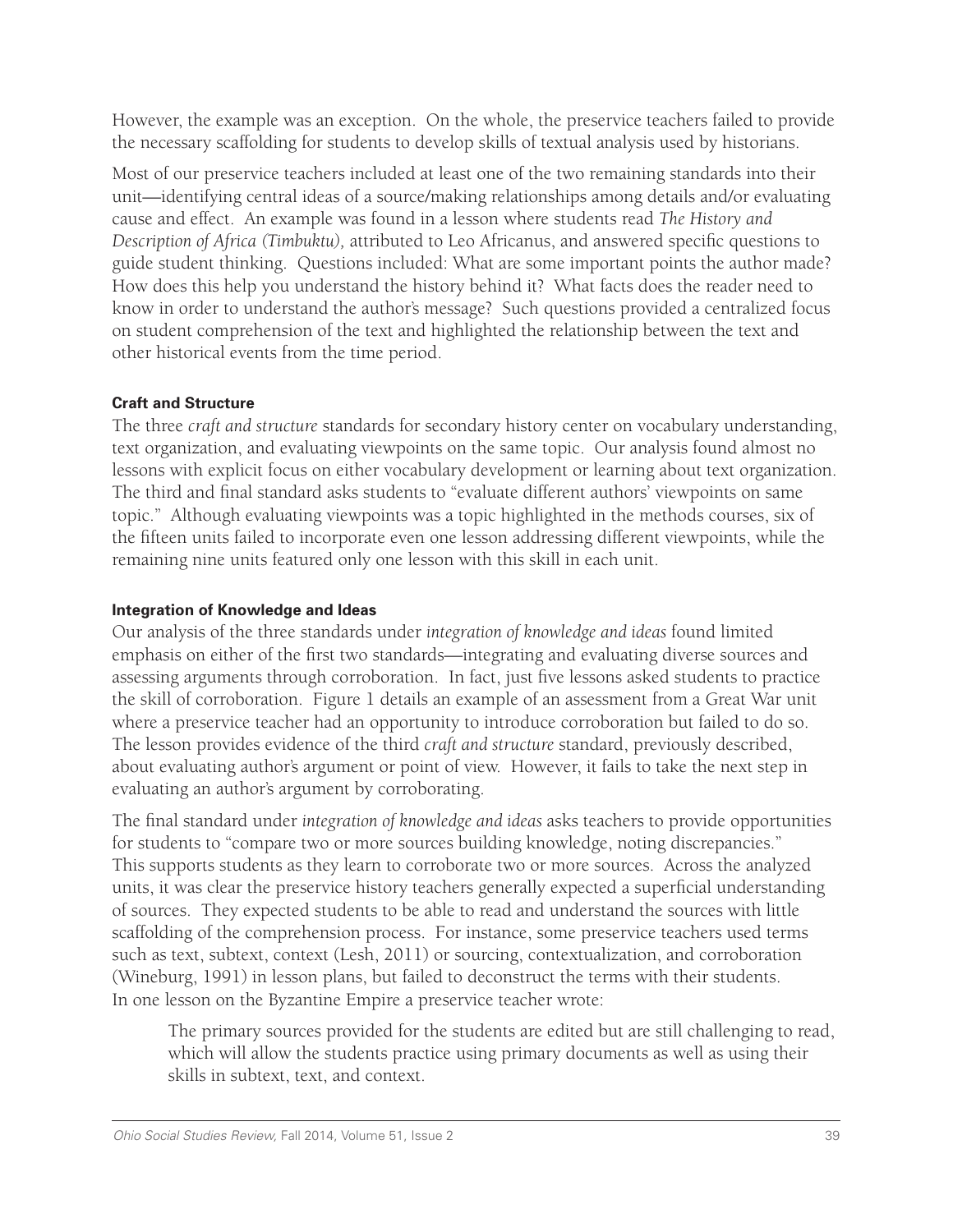#### **FIGURE 1**

## **Packet of primary sources leading up to the United States entering The Great War**

#### **Great War Assessment**

Read each excerpt provided, make sure to note the date and author of each and answer on a separate sheet of paper, the following questions for each document.

Sources include: U.S. Declaration of Neutrality: (1914); *Lusitania* Warning from Germany; U.S. Protest to Sinking of *Lusitania* (Bryan, 1915); Zimmerman Telegram (1917); Zimmerman's Comments on His Telegram; and Wilson's Declaration of War (1917)

- Who is the source? Describe the context.
- What is the author's point of view? Why is this important?
- How does this help you understand the history behind it?
- What facts does the reader need to know in order to understand the author's message?

We selected this example because it shows how the preservice history teacher expected students to be proficient in using advanced skills to analyze primary source information but provided little scaffolding to help students achieve this goal of "doing history" (Lesh, 2011), which was explored at length in the methods course.

### **Text Complexity**

The reading standard *range of reading and level of text complexity* suggests preservice history teachers should include an assortment of readings with varying levels of difficulty in their unit plans. This standard received the most frequent scores at the highest level, with 20 lesson plans receiving a score of "2." Examples of sources used in the lessons included quotes by Elizabeth Cady Stanton, Montesquieu's *Spirit of Laws,* Rousseau's *Social Contract*, an excerpt from Adam Smith, President Wilson's war declaration, Thomas Paine's *Common Sense*, *Declaration of Rights of Man*, a political cartoon on the Six Day War in Israel, and a speech by Fidel Castro. Although inclusion of such sources provided clear evidence of intent to challenge students, there was little scaffolding of the reading comprehension process. Preservice teachers expected students to be able to read, comprehend, and analyze these challenging documents on their own for homework or during class time. For example, in one lesson, students were asked to read the United States Declaration of Independence in 10 minutes and summarize the main points. Such expectations are of concern because the documents would be challenging for many college students to understand at the level described in the lesson plans.

## **Writing Standards for Literacy in History/Social Studies Grades 9-12**

The preservice teachers in this study were more likely to address the MACCSS standards for reading than the writing standards. Overall, these preservice teachers created lessons that required minimal writing activities, and when they did incorporate writing, their assignments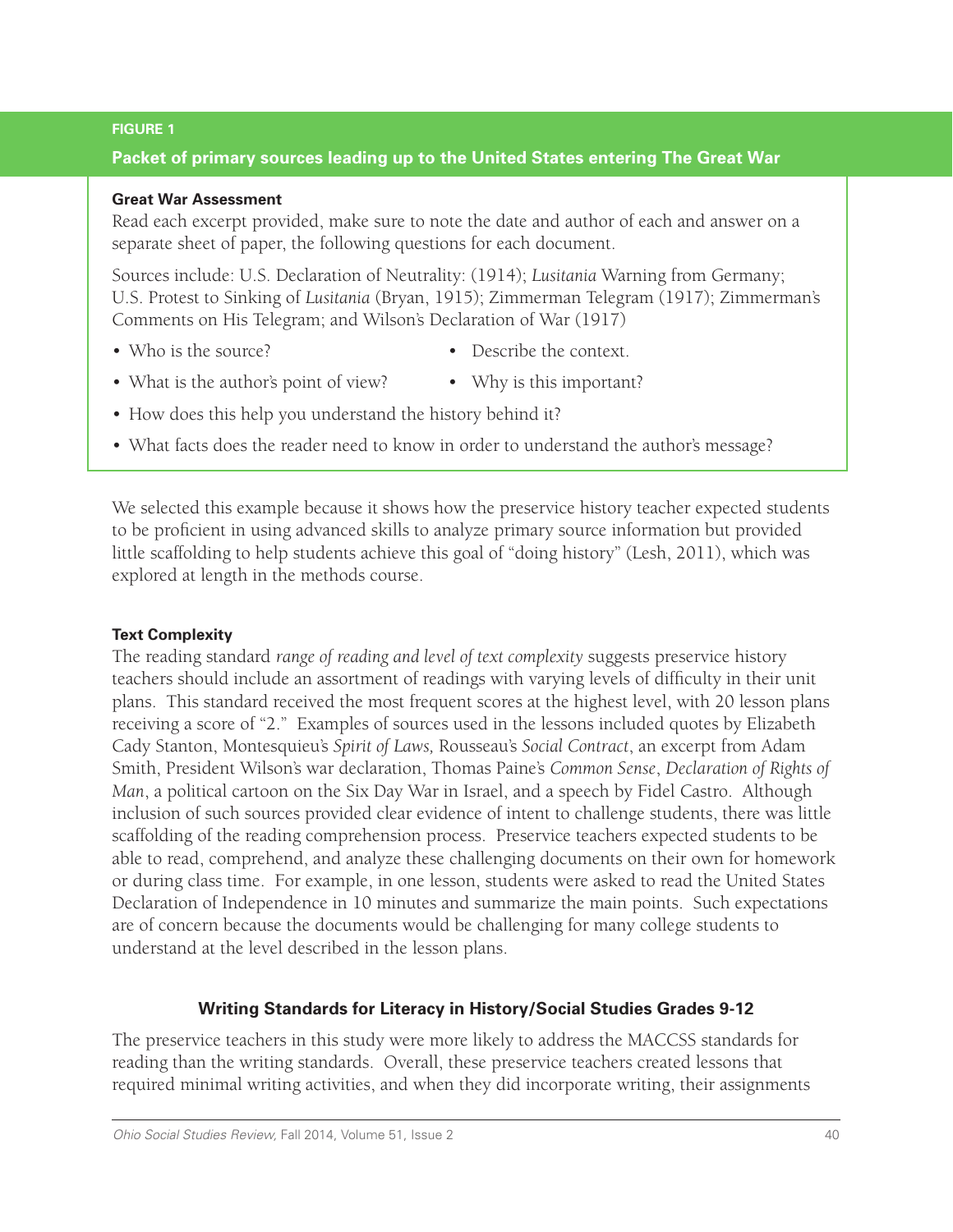rarely met the intent of the MACCSS writing standards. As Table 3 illustrates, the majority of the lessons that we examined received a "0" or a "1" with minimal attention to the writing standards. There were only three lessons that scored a "2" on any of the writing standards.

#### **Text Types and Purposes**

**TABLE 3**

The first MACCSS writing standards for *text types and purposes* identify three different types of writing: argumentative, informative/explanatory, and narrative, and emphasize the use of evidence and details to support written claims. When preservice teachers in this study planned instruction, they provided few opportunities to write extensively and often saved writing assignments as a final culminating assessment. For the individual lessons, preservice history teachers mainly asked students to write short answer responses to worksheet questions or exit tickets. The short answers often focused on writing down the definition of a concept or recalling a fact covered in class. For example, one preservice teacher described his assignment as follows:

In closing, I will ask students to write down the three most interesting/new things they learned in class and why they found them so interesting. They will pass in their responses before leaving class. This will allow me to see what really engaged the students as well as see what they learned in class.

| <b>Writing Standards in Literacy for History/Social Studies</b>                                                    |              |    |   |
|--------------------------------------------------------------------------------------------------------------------|--------------|----|---|
|                                                                                                                    | <b>Score</b> |    |   |
| <b>Standard</b>                                                                                                    | $\bf{0}$     |    |   |
| <b>Text Types and Purposes</b>                                                                                     |              |    |   |
| Establish clear relationships among claims in writing<br>Introduce claims, develop counterclaims, use formal style | 95           | 24 |   |
| <b>Production and Distribution of Writing</b>                                                                      |              |    |   |
| Produce clear/coherent writing                                                                                     | 99           | 20 | 1 |
| Plan, revise, edit and rewrite                                                                                     | 115          | 5  | 0 |
| Use technology to produce, publish, and share writing                                                              |              | 3  | 0 |
|                                                                                                                    | 117          |    |   |
| <b>Research to Build and Present Knowledge</b>                                                                     |              |    |   |
| Conduct short and more sustained research projects                                                                 | 100          | 20 | O |
| Gather sources and draw evidence from multiple types of                                                            |              |    |   |

#### *Note.* The standards were adapted from the Massachusetts Common Core Standards for English Language Arts and Literacy in History/ Social Studies by the Massachusetts Department of Elementary and Secondary Education, 2011.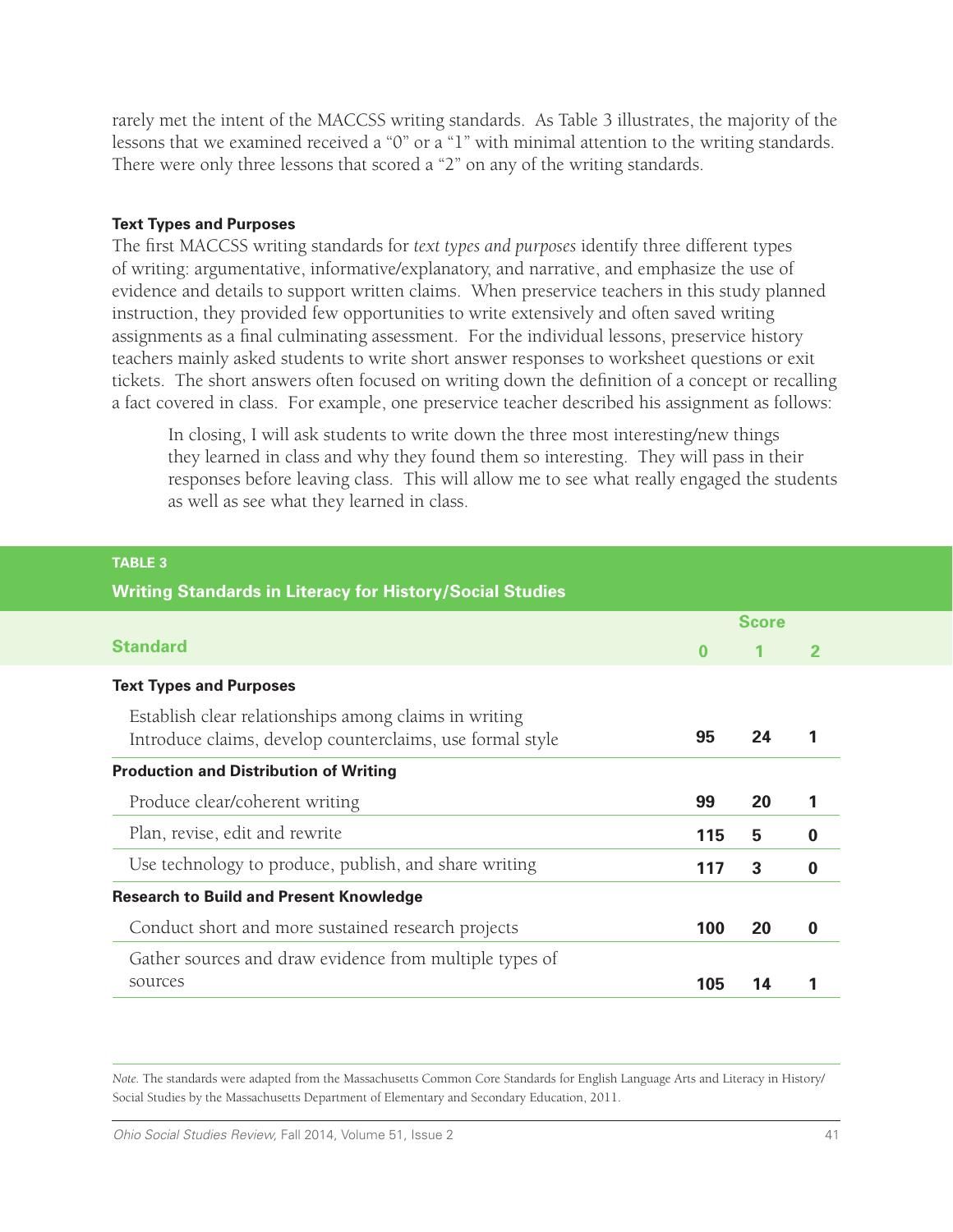As formative assessment, this prompt asks students to recall discrete pieces of information but it does not promote extensive articulation of thought through writing.

## **Production and Distribution of Writing**

The set of standards under *production and distribution of writing* focus on the writing process, revision, peer collaboration, and the ways in which students distribute their writing. Preservice history teachers spent little time addressing the planning and revision of writing. We found no examples of preservice teachers creating opportunities for students to write an outline, construct multiple writing drafts, or engage in peer editing. Assignments did not explicitly mention or require revision, which suggests that these preservice teachers did not think about the process or presumed students would revise on their own. Similarly, there were no examples where students were asked to use technology to produce, publish, and share writing. Clearly, the production and distribution of writing was not a priority for these preservice teachers.

## **Research to Build and Produce Knowledge**

Standards under *research to build and produce knowledge* focus on short and sustained research, gathering various sources, and using textual evidence to support analysis. Few units explicitly asked students to conduct research or synthesize multiple sources to support their argument. When preservice teachers asked students to use evidence, it was superficial. For example, students were asked to provide a one-page response to the following prompt: "Do you think the U.N. made the correct decision with the creation of Israel? Why/why not? Feel free to use information from past classes to support your answer, as well as from the exercise today." To thoroughly answer this question, students would need to gather and analyze multiple sources of evidence and viewpoints, as indicated by the MACCSS. However the prompt states, "feel free to use information," which suggests that research is an afterthought. Assignments like the example above provided few directions or scaffolds on how students could gather their own sources to conduct research. The underlying assumption of these assignments is that students will conduct research for their writing but there was no guidance in the description – or in any of the supporting lesson materials we analyzed – to guide students in the research process.

### **Range of Writing**

The standard range of writing looks at the degree to which students routinely write for short and extended time frames for a variety of purposes. On the whole, there were minimal opportunities for writing. During individual lessons, preservice teachers engaged students with short writing activities such as exit tickets. These prompts were primarily recall or narrative where students wrote short answers or a paragraph related to the work they completed for homework or in class.

Instances of sustained writing were more likely to appear in culminating assessments for the unit. In the assessments we examined, preservice teachers assessed student understanding through items such as a scrapbook, a newscast, or a written diary. These assignments were frequently performance-based, which meant that students did not engage in formal writing or focus on argumentative claims. Every unit included an opportunity for students to undertake a sustained research project but the assessments varied in depth and lacked scaffolds, detailed instructions, and/or structure.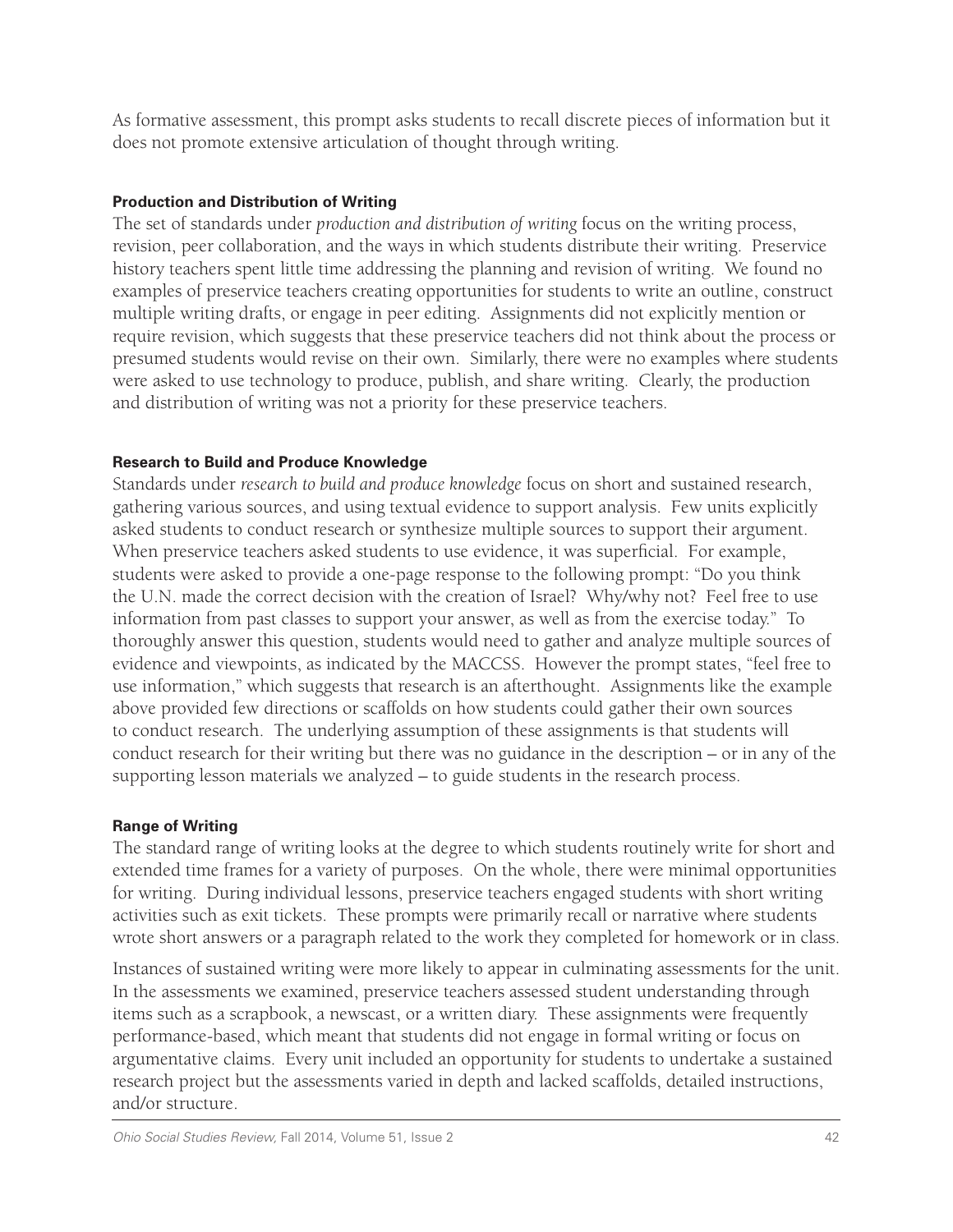## **Conclusions and Implications**

This study provides only a partial glimpse into the practices of teacher candidates at a time in their preparation where the Common Core ELA standards were not an instructional priority. As such, we recognize that our account is incomplete and plan to use our findings as a baseline for future study. As a result of these findings, we plan to implement changes in our methods courses and then conduct a follow-up study looking at the next cohort's unit plans.

This work has a number of implications for social studies instruction and the Common Core. First, the preservice teachers in this study routinely met and often exceeded the standards for text complexity. The primary source texts they used would be considered above gradelevel. A central focus of the methods course was using primary source texts, and it is a practice accepted as strong social studies instruction (NCSS, 2013; VanSledright, 1996). This suggests that social studies educators are comfortable with complex texts. The challenge for these preservice teachers, however, was to think about how to support students as they decode and make meaning from these complex primary sources. We see the need to better integrate the concepts under the *craft and structure* standards as a way to address historical thinking skills. Historians look at the craft and structure of a document within its historical context. The shift for the Common Core places a greater emphasis on author intent and language, whereas novice history teachers may be more focused on content and historical context. Encouraging teacher candidates to adopt approaches such as the Stanford History Education Group's framework on reading and historical thinking, which incorporates "close reading" by analyzing language and structure (Wineburg, Martin, & Monte-Sano, 2012), would be one way to integrate reading comprehension and historical thinking.

Although the lessons we examined provide only a sample of what would be a year's worth of instruction, the lack of opportunity for brief or sustained research and writing assignments suggests that these preservice teachers will also need to incorporate more research and writing opportunities to meet the goals of the new standards, as well as integrate scaffolds and requirements for their students to plan and revise writing. Addressing how to support student research skills and writing in a secondary social studies methods course would help preservice teachers recognize how to support their students in this process. The preservice teachers in this study were not required to take a literacy course during their preparation program. At a minimum, we urge social studies and ELA methods instructors to collaborate and integrate literacy skills within some aspect of the program, whether that is within the methods course or as a separate literacy course.

Another shift for social studies instruction and the CCSS is a transition in the terminology and language. It is notable that we were unable to find the term "claim" – a word used throughout the CCSS – in any of the lessons analyzed here. However, this is not surprising, since the term was not widely used in the methods course. Exposing teacher candidates to the language used in the standards will help them align their lessons to the standards.

Although we share concerns that embedding social studies within the ELA standards of the Common Core further marginalizes social studies as a discipline, we recognize, alongside others (NCSS, 2013; Wineburg et al., 2012), that literacy is central to the discipline. It is critical that